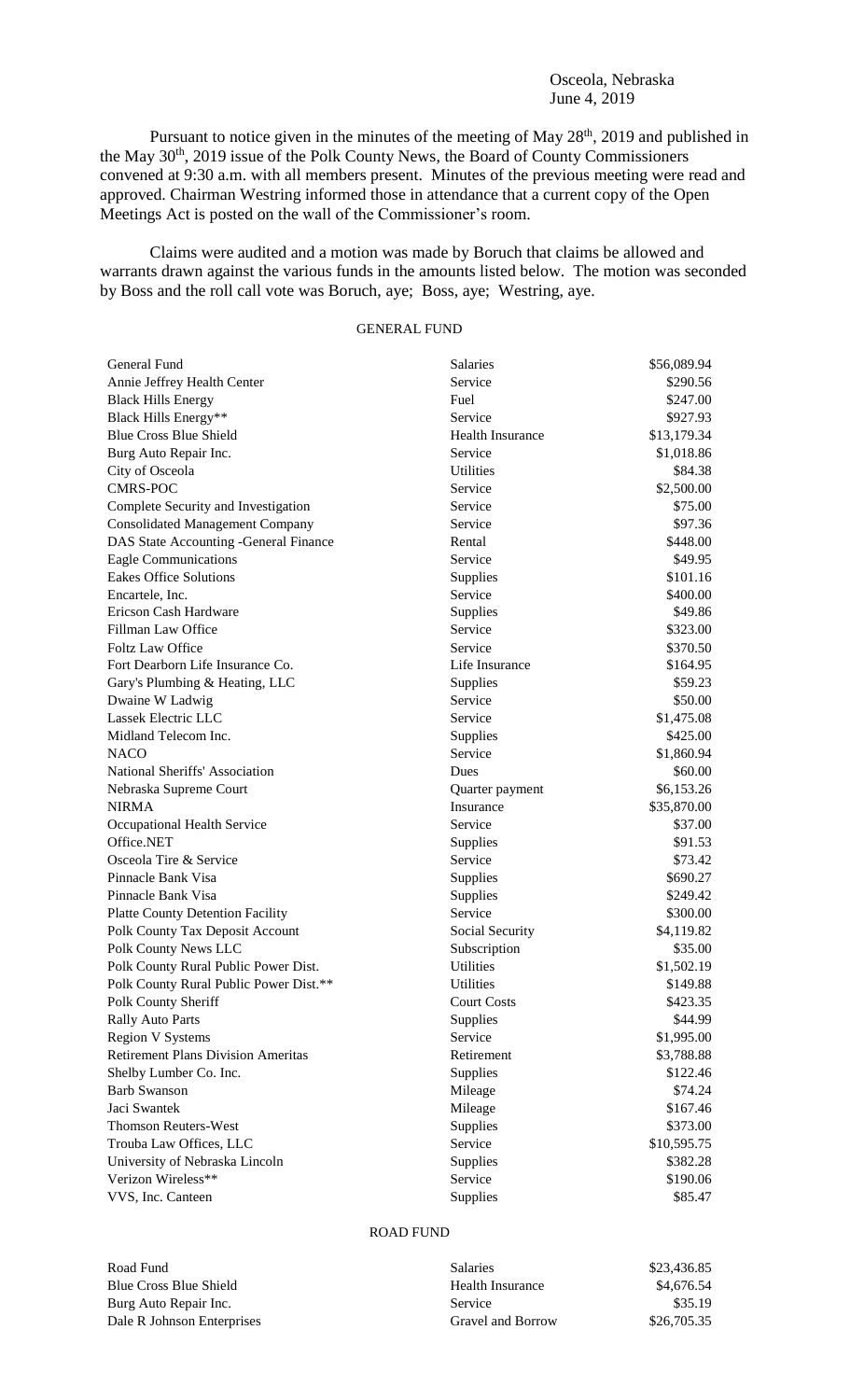| Ericson Cash Hardware                     | <b>Supplies</b>    | \$59.06     |
|-------------------------------------------|--------------------|-------------|
| Fort Dearborn Life Insurance Co.          | Life Insurance     | \$77.25     |
| Johnson Sand & Gravel Co. Inc.            | Gravel and Borrow  | \$3,229.50  |
| Mike Smith Trucking                       | Gravel and Borrow  | \$300.00    |
| <b>NIRMA</b>                              | Insurance Premium  | \$35,918.00 |
| Osceola Implement & Supply Inc.           | Equipment & Supply | \$592.98    |
| Polk County Tax Deposit Account           | Social Security    | \$1,759.62  |
| Polk County Rural Public Power Dist.      | <b>Fuels</b>       | \$204.46    |
| Powerplan                                 | Parts/Labor        | \$681.86    |
| <b>Retirement Plans Division Ameritas</b> | Retirement         | \$1,527.99  |
| SMPC, LLC                                 | Equipment          | \$1,390.98  |
| Dan Theis                                 | Reimbursement      | \$40.00     |
| Windstream                                | Service            | \$170.97    |
| <b>ZEE Medical Service</b>                | <b>Supplies</b>    | \$242.10    |

#### SENIOR CENTER FUND

| Carl's Skrap                   | Service         | \$35.00  |
|--------------------------------|-----------------|----------|
| City of Stromsburg             | Rent            | \$520.40 |
| Good Samaritan Society-Osceola | Service         | \$135.00 |
| <b>NIRMA</b>                   | Insurance       | \$732.00 |
| Officenet                      | <b>Supplies</b> | \$112.99 |
| William Spencer                | Mileage         | \$372.94 |
| Ellis Waller                   | Mileage         | \$409.48 |

#### INHERITANCE TAX FUND

| Fritz Valuation & Appraisal, LLC | Fees             | \$4,580.00  |
|----------------------------------|------------------|-------------|
| Manatron, Inc.                   | Computer Expense | \$11,212.47 |
| SMPC. LLC                        | Computer Expense | \$10,102.00 |

## 911 EMERGNCY MANAGEMENT FUND

| Windstream                           | Service   | \$252.18   |
|--------------------------------------|-----------|------------|
|                                      | WEED FUND |            |
| Polk County Rural Public Power Dist. | Fuels     | \$46.13    |
| SMPC, LLC                            | Equipment | \$1,740.97 |

The following fees for the month of May were earned by the various offices and submitted to the County Treasurer. County Treasurer receipts show fees earned were credited to the appropriate county funds.

| Dwaine W. Ladwig, Sheriff     | \$1,249.13 |
|-------------------------------|------------|
| Debra S. Girard, County Clerk | \$5,088.31 |

The County Jail Report for the month of May was reviewed by the Board and approved.

The Board reviewed the application for a conditional use permit to allow a gravel mining operation in Section 12, Township 16 North, Range 1 West. Concerns were expressed regarding the altering of the flow of water in the area of the proposed pit. A motion was made by Westring to approve the conditional use permit because the applicant met the seven criteria outlined in the zoning regulations and because the Planning Commission had recommended approval on 4-3 vote. The motion was seconded by Boss to bring the motion to a vote. The roll call vote was Westring, yes; Boss, no; Boruch, no. Motion failed.

Representatives of the public libraries in Polk County met with the Board to present their annual report. They expressed their appreciation for the county funds received and provided information regarding the services offered at the four libraries. By receiving county funds, the libraries are eligible for state funding and are able to pay for Overdrive, the ebook service available thru the Nebraska Library Commission.

At 10:30 a.m., a motion was made by Westring to go into executive session to discuss personnel. The motion was seconded by Boss and the roll call was Boruch, aye; Boss, aye; Westring, aye. Also present were Jodi Krance, County Attorney Colling, and the County Clerk. At 10:40 a.m., a motion was made by Westring to come out of executive session. The motion